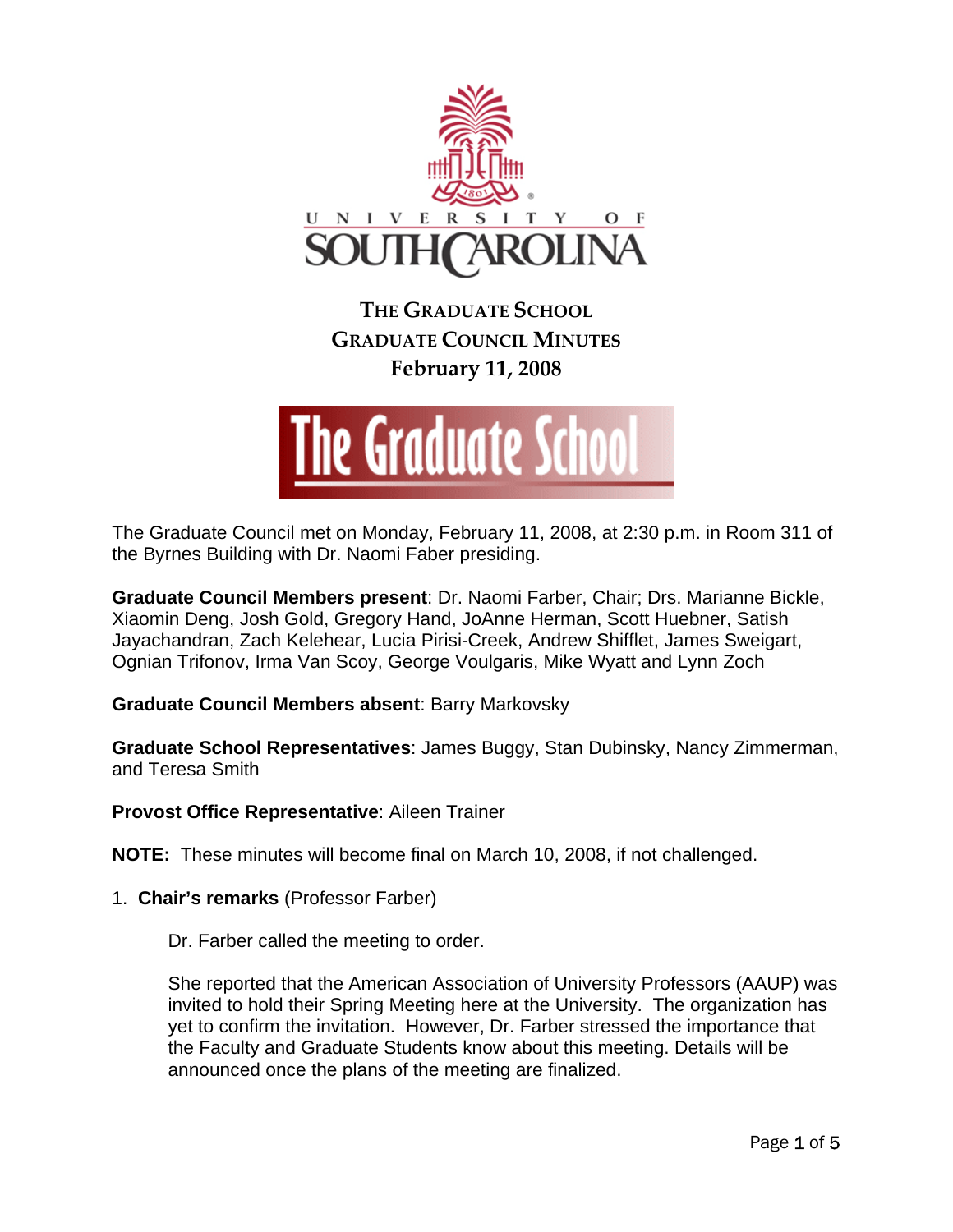## 2. **Approval of minutes** (Minutes of the January 28, 2008 meeting).

The minutes were reviewed electronically by the Council on the new projector system. Due to the installation of the new system, the Council agreed that distribution of a paper copy of the minutes is no longer needed.

[A copy of these Minutes are on file at The Graduate School; also posted on The Graduate School website<http://www.gradschool.sc.edu/gradcouncil/index.html>]

# 3. **Report of the Graduate Dean** (Dean Buggy)

Dean Buggy reported and demonstrated new features added to the Graduate School webpage on enrollment demographics. A link has been added to the report submitted by USC for the Council of Graduate Schools / Graduate Record Examinations Board annual survey of graduate enrollment and degrees at member institutions. The information includes graduate student application, enrollment, and degrees awarded demographics for 50 program groupings. The information presented is derived from the IMS system which will be replaced by a more modern administrative computing system through the OneCarolina initiative which is now underway.

Dr. Faber commented on the importance of sharing this type of information with the entire University community.

Dr. Dubinsky reported that Graduate Student Day is on April 2, 2008. He directed the Council to the Graduate School website for detailed information regarding the event. Faculty nominations of graduate students to participate will be accepted at the Graduate School through March 14, 2008. The event will consist of presentation and poster competitions and an awards ceremony. This year's Graduate Student Day will also include selected creative exhibitions and performances, with some of these being presented in the Russell House Theater on Tuesday evening, 1 April 2008. Dr. Dubinsky invited all Council Members to participate to be on the faculty advisory committee or to be judges at the event. He stated that he would send notification emails to Council Members prior to the event.

## 4. **Report of the Petitions and Appeals Committee** (Professor Herman)

No report.

## 5. **Report of the Humanities, Social Sciences, Education, and Related Professional Programs Committee** (Professor Kelehear)

One item was presented.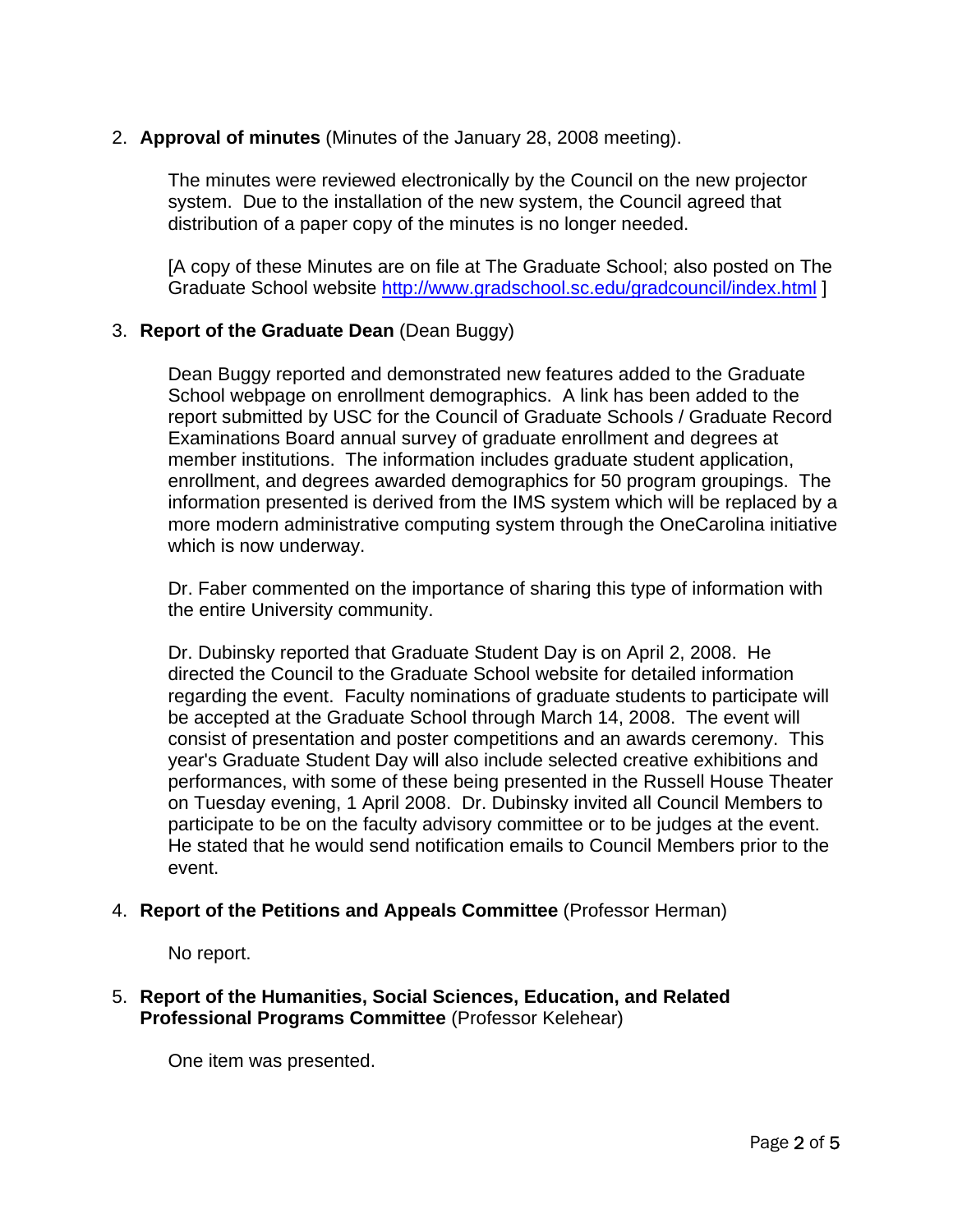## COLLEGE OF EDUCATION **- Approved Course Change Proposals: (reducing prerequisites)** FROM: **EDRD 719** Developing and Guiding the Reading Program (3) Design, management and evaluation of reading programs at the classroom, school, or district levels. **[Prereq.: EDRD 600, 715, 716 and 718]**  TO: **EDRD 719** Developing and Guiding the Reading Program (3) Design, management and evaluation of reading programs at the classroom, school, or district levels. **[Effective: Fall 2008] [Prereq.: EDRD 600 and EDRD 715]**

6. **Report of Science, Math, and Related Professional Programs Committee**  (Professor Trifonov)

Two items were presented.

COLLEGE OF MEDICINE **- Approved Course Change Proposals: (title & term change)** FROM: **RHAB 753** Rehabilitation of the Severely Disabled (3) TO: **RHAB 753** Rehabilitation and Severe Disability (3) **[Effective: Fall 2008]** 

COLLEGE OF MEDICINE **– Tabled – pending receipt of a syllabus to include rationale for credit hour change and clarify of contact hours Course Change Proposals: (credit hour change & term change)** FROM: **RHAB 883** Counseling Internship **(6)** TO: **RHAB 883** Counseling Internship **(1-6) [Effective: Summer I 2008]** 

7. **Report of 500/600 Level Courses and Telecommunication Delivery** (Dean Buggy)

No report

## 8. **Report of the Fellowships Committee** (Professor Pirisi-Creek)

The committee held its first meeting on 2/11/08 and developed a process plan.

## 9. **Report of the Program Review Committee** (Professor Bickle)

Dr. Bickle produced a handout reporting that webpage guidelines recommended by Dr. Dubinsky were added to the committee's website review plan. Dr. Bickle also asked that other Council Members provide recommendations for improvement to the University website standardization plan.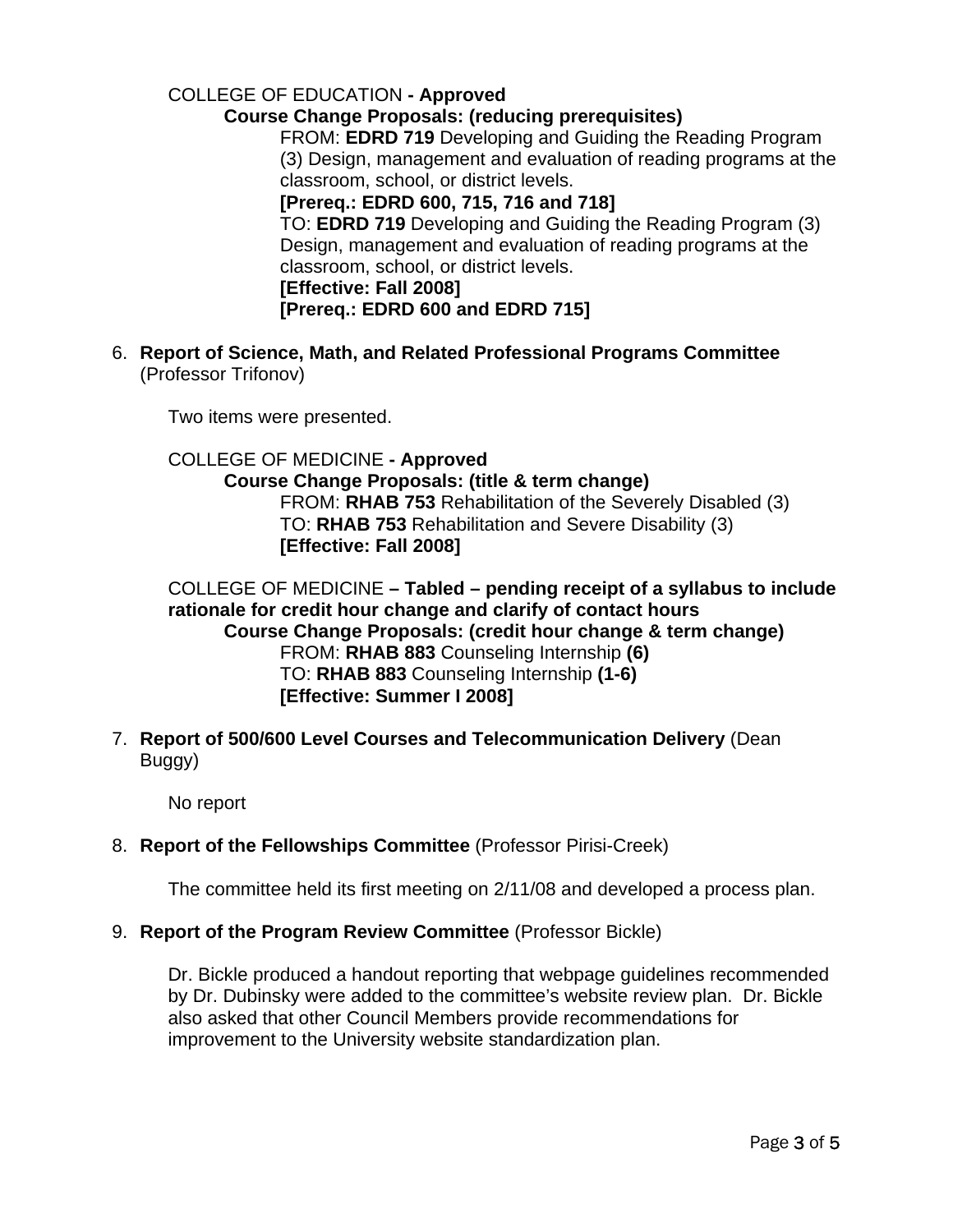## 10. **Report of Academic Policy and Practices Committee** (Professor Farber)

Dr. Farber reported that the Policies and Procedures committee proposes a statement regarding partial withdrawals for extenuating circumstances be changed. The statement currently reads:

#### FROM:

"A request for partial (rather than complete) withdrawal for extenuating circumstances must include a physician's statement that a reduction in, rather than termination of, the student's work load has been prescribed."

TO:

"A request for partial reduction (rather than complete) withdrawal for extenuating circumstance provide evidence that a reduction rather than termination of student's course load is appropriate."

Dr. Deng recommended that the word "should" be changed to "must".

After further discussion by the Council, the following statement was adopted:

"A request for partial reduction (rather than complete) withdrawal for extenuating circumstances must include evidence (e.g., a written statement from a physician, counselor or other qualified professional; or other documentation of extenuating circumstances) that a reduction in, rather than termination of, student coursework is appropriate."

#### 11. **Other Committee Reports**

#### 12. **Old Business**

The Council discussed their position regarding the Graduate Student Association's appeal for continuation of the health insurance subsidy.

Dr. Farber presented a letter stating the Council's position on the matter addressed to President Sorensen. The letter was drafted by Dr. Farber, Dr. Hand and Dr. Zimmerman. The letter expressed that the Council was in agreement with the GSAs appeal to continue the health insurance subsidy. After discussion, the Council agreed that the letter needed to be revised. Dr. Farber requested that all Council Members provide input for changes to the letter. A revised letter will be presented at the next meeting.

#### 13. **New Business**

No report.

#### 14. **Good of the Order**